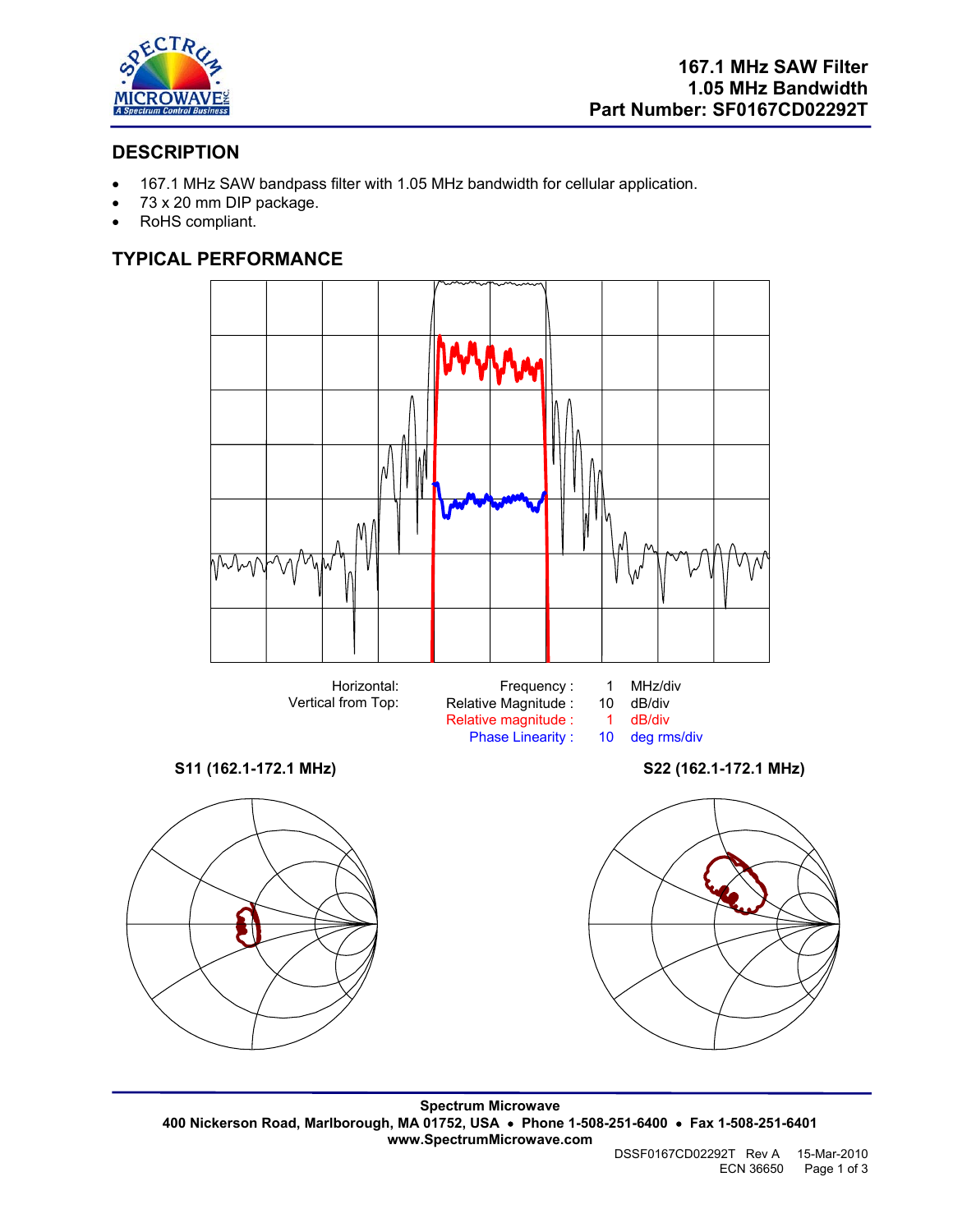

## **SPECIFICATION**

| <b>Parameter</b>                           | Min    | <b>Typ</b> | <b>Max</b> | <b>Units</b> |
|--------------------------------------------|--------|------------|------------|--------------|
| Center Frequency (Fc)                      |        | 167.1      |            | <b>MHz</b>   |
| Passband Width                             | 1.05   | 1.09       |            | <b>MHz</b>   |
| Lower 5 dB Frequency                       |        | 166.49     | 166.51     | <b>MHz</b>   |
| Upper 5 dB Frequency                       | 167.69 | 167.71     |            | <b>MHz</b>   |
| Lower 15 dB Frequency                      | 166.41 | 166.43     |            | <b>MHz</b>   |
| Upper 15 dB Frequency                      |        | 167.77     | 167.79     | <b>MHz</b>   |
| Insertion Loss (at Fc)                     |        | 18.2       | 20         | dB           |
| Passband Amplitude Variation <sup>2</sup>  |        | 0.9        | 1.5        | $dB$ p-p     |
| Passband Phase Ripple <sup>2</sup>         |        | 3          | 4          | deg rms      |
| Passband Phase Ripple (over Fc+/-0.63 MHz) |        | 5          | 6          | deg rms      |
| Group Delay Ripple <sup>2</sup>            |        | 1.2        | 1.5        | us p-p       |
| Average Group Delay (over Fc+/-0.63 MHz)   | 10.375 | 10.460     | 10.595     | <b>us</b>    |
| Ultimate Rejection $3,4$                   |        | 15         |            | dB           |
| <b>Return Loss</b>                         | 8      | 10         |            | dB           |
| Source and Load Impedance                  |        | 50         |            | ohms         |
| <b>Ambient Temperature</b>                 |        | 25         |            | $^{\circ}$ C |

Notes: 1. Fixed reference frequency. All bandwidths are centered at this frequency.

- 2. Defined over the passband.
- 3. Ultimate rejection is dependent on the PC board.
- 4. Measured across 106.41 to 166.41 MHz and 167.79 to 227.79 MHz.

## **MAXIMUM RATINGS**

| Parametek                          |     |    | 76 D. |        |
|------------------------------------|-----|----|-------|--------|
| Storage Temperature Range          | -40 | 25 | 85    | $\sim$ |
| <b>Operating Temperature Range</b> |     | 25 | 85    | $\sim$ |
| Input Power Level                  | -   |    | 13    | dBm    |

#### **MATCHING CIRCUIT**



Notes:

- 1. Recommend use of 2% tolerance matching components. Inductor Q=45.
- 2. Component values are for reference only and may change depending on board layout.

**Spectrum Microwave 400 Nickerson Road, Marlborough, MA 01752, USA** • **Phone 1-508-251-6400** • **Fax 1-508-251-6401 www.SpectrumMicrowave.com**